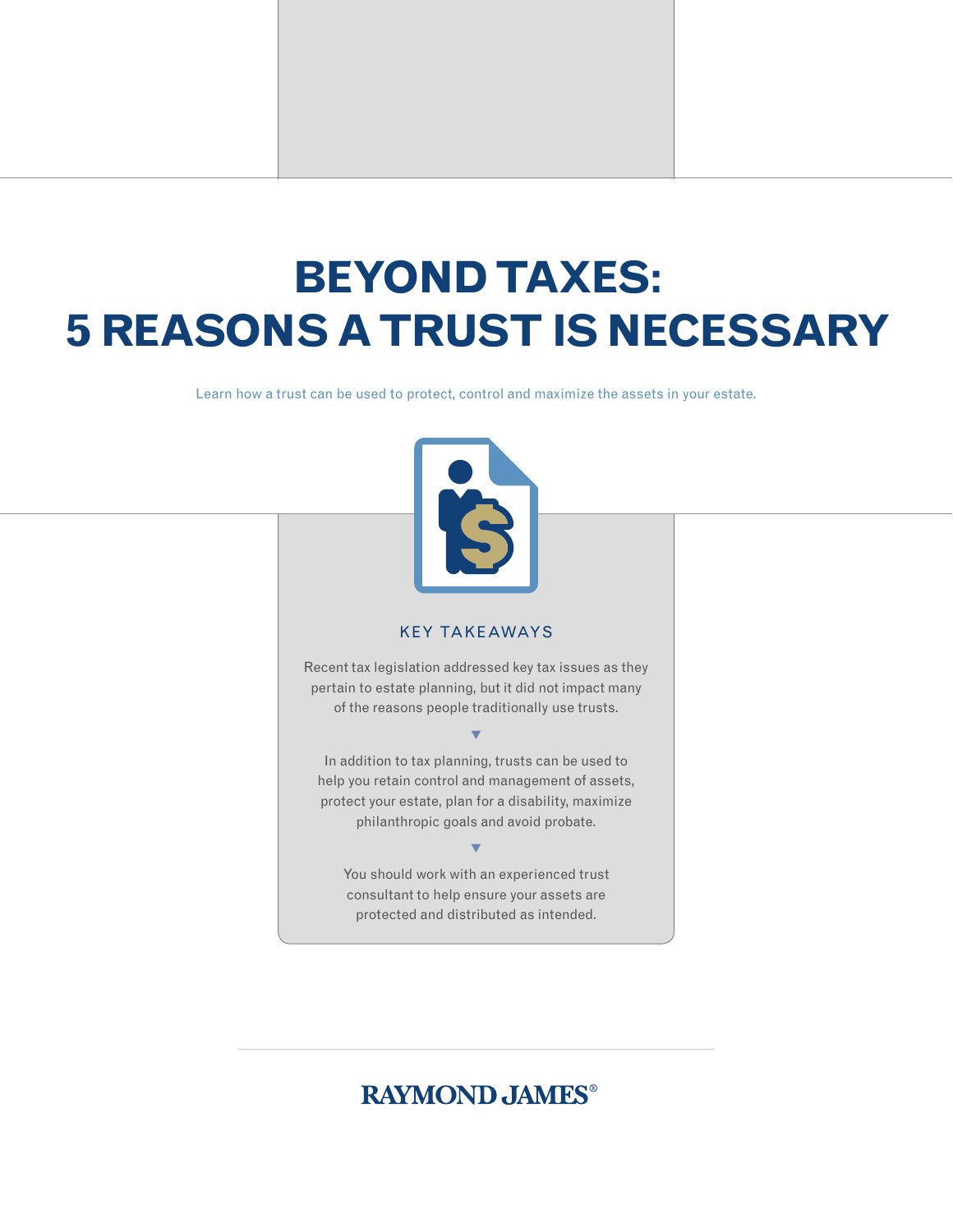#### **INTRODUCTION**

The American Taxpayer Relief Act of 2012 made permanent the lifetime exclusion for estate, gift and generation skipping tax purposes. While this legislation provides a great advantage in estate planning, it does not address many of the reasons people traditionally use trusts. In fact, taxes are rarely the only reason, and usually not the most important reason, people have comprehensive estate plans. You should work with an experienced trust consultant to ensure your assets are protected and distributed as intended upon your death.

#### **RECENT HISTORY**

With many policy decisions regarding estate planning now written into law, baby boomers and seniors can get down to the business of planning their legacy. The American Taxpayer Relief Act set the exemption amount for estate, gift and generation skipping tax purposes at \$5.25 million (inflationadjusted for 2015 to \$5.43 million), with a top tax rate of 40%. The bill also extended the portability of exemption amounts to the surviving spouse if not utilized by the deceased spouse during his or her lifetime. This means that any unused amount a husband, for example, didn't gift away is available for his surviving wife to pass on free of federal estate taxes upon her death.

Both the House and Senate have acknowledged that additional wealth transfer legislation is up for debate, so now is a good time to get your estate in order. While the status of these exemptions has changed, most of the tax laws pertaining to trusts and other estate planning strategies remained intact with the recent legislation. If you use these tools now, plans already in place may predate, or "grandfather," any new legislation in the future.

#### **TRUST ISSUES**

There are *many* more reasons to utilize a trust than simply to minimize the impact of taxes. This paper specifically details trust strategies that address:

| <b>1. MAINTAINING CONTROL</b>       |   |
|-------------------------------------|---|
| <b>2. PROTECTING ASSETS</b>         | 3 |
| <b>3. PLANNING FOR A DISABILITY</b> | 5 |
| <b>4. PHILANTHROPIC GIVING</b>      | 6 |
| <b>5. AVOIDING PROBATE</b>          |   |
| <b>ESTATE PLANNING CHECKLIST</b>    |   |

Trust planning can be complex, but it also can be very effective at meeting specific goals and helping provide peace of mind throughout your lifetime.

> **Taxes are rarely the only reason, and usually not the most important reason, people have comprehensive estate plans.**

V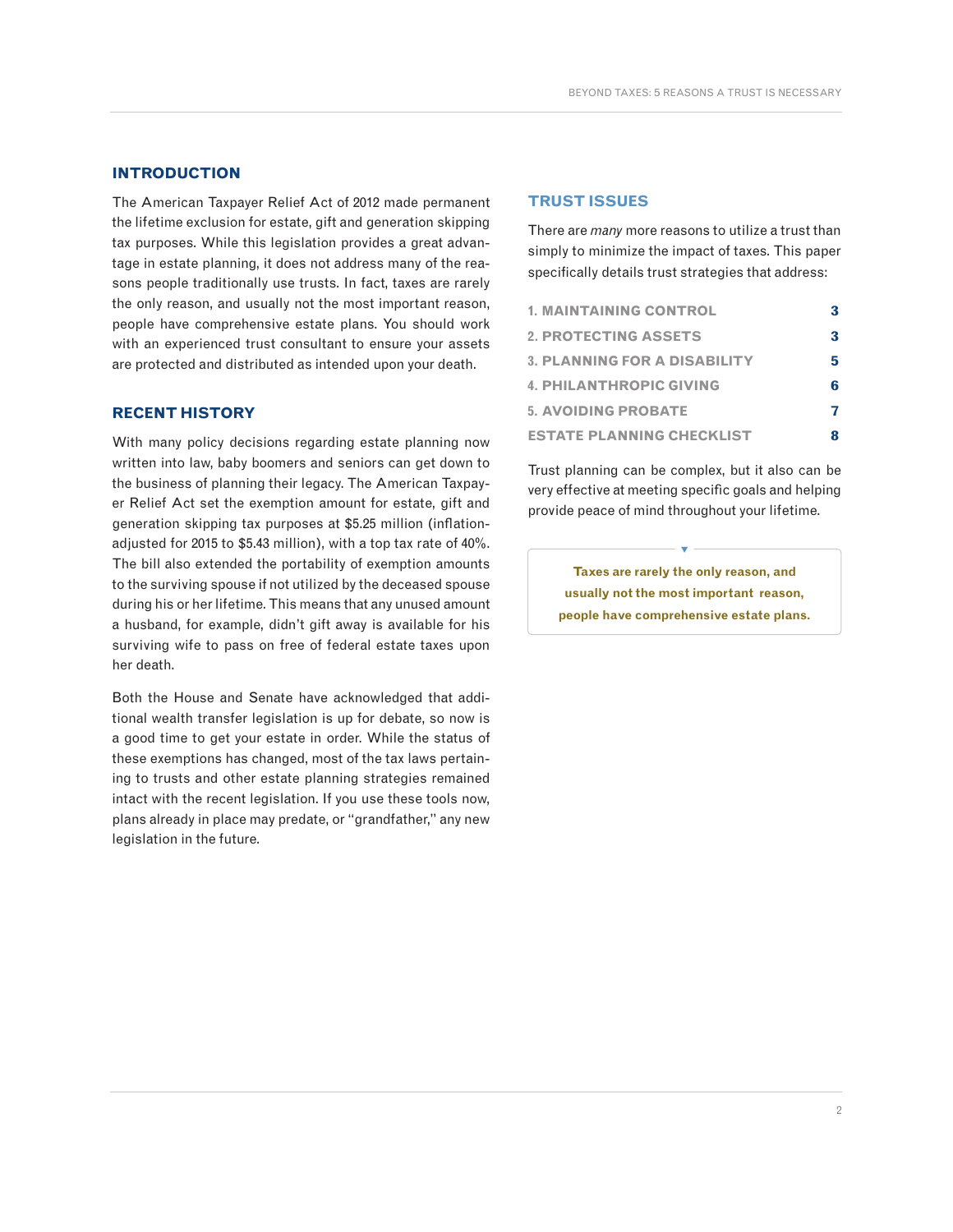### **MAINTAINING CONTROL**

One key reason to utilize a trust as part of your estate plan is to retain control of your assets – particularly in light of any family strife that could ensue over who gets what assets now and/or when you pass away.

For example, we've all heard stories about stepchildren and a surviving spouse going to court over a wealthy widower's estate. This is one of the problems inherent in today's second and third marriages, and why it's so important to set up specific trusts to ensure that both your spouse and your children are protected.

One such trust is the marital/bypass trust. This trust, which becomes irrevocable upon a Grantor's passing, maps out your inheritance plan, cannot be changed by a surviving spouse and eliminates the possibility of any undue influence from your children, subsequent spouses or external parties. Even if your surviving spouse remarries and decides to leave her own assets to her second husband, the bypass trust would still pass assets intact to your children as intended.

Another key consideration in estate planning is the prospect of leaving all or a portion of your assets to a young child – or even a young adult child not ready for the responsibility. This is a circumstance in which a trust, administered by an appointed trustee, can be particularly advantageous to ensure your assets are not mismanaged or lost precipitously.

In any situation where influence may play a role, you may wish to protect the assets you intend to leave in a trust. The umbrella protection of a trust also can help ensure that your assets are controlled and managed by a trustee of your choosing, rather than by the child, who may be influenced by others.

# **2**

**1**

### **PROTECTING ASSETS AND AVOIDING TAXES**

Greedy relatives aren't the only ones from whom you need to protect your assets. Litigation, malpractice claims, creditors and divorce are examples of potential scenarios that must be considered when creating your estate plan. The options for asset protection planning through the use of trusts should be a part of every estate planning conversation. The most important time to take action to establish asset protection is *before* it is needed; otherwise, you risk having the planning considered a fraudulent transfer.

Perhaps the most obvious reason to utilize trusts in estate planning is to help minimize estate and gift tax liabilities. If your estate is valued at more than \$5.43 million (the federal estate tax exemption amount for an individual in 2015), the balance is subject to estate tax at rates as high as 40% or more. Proper planning through the use of certain types of irrevocable trusts can allow you to transfer assets that can then grow outside of your estate and thus avoid estate taxes.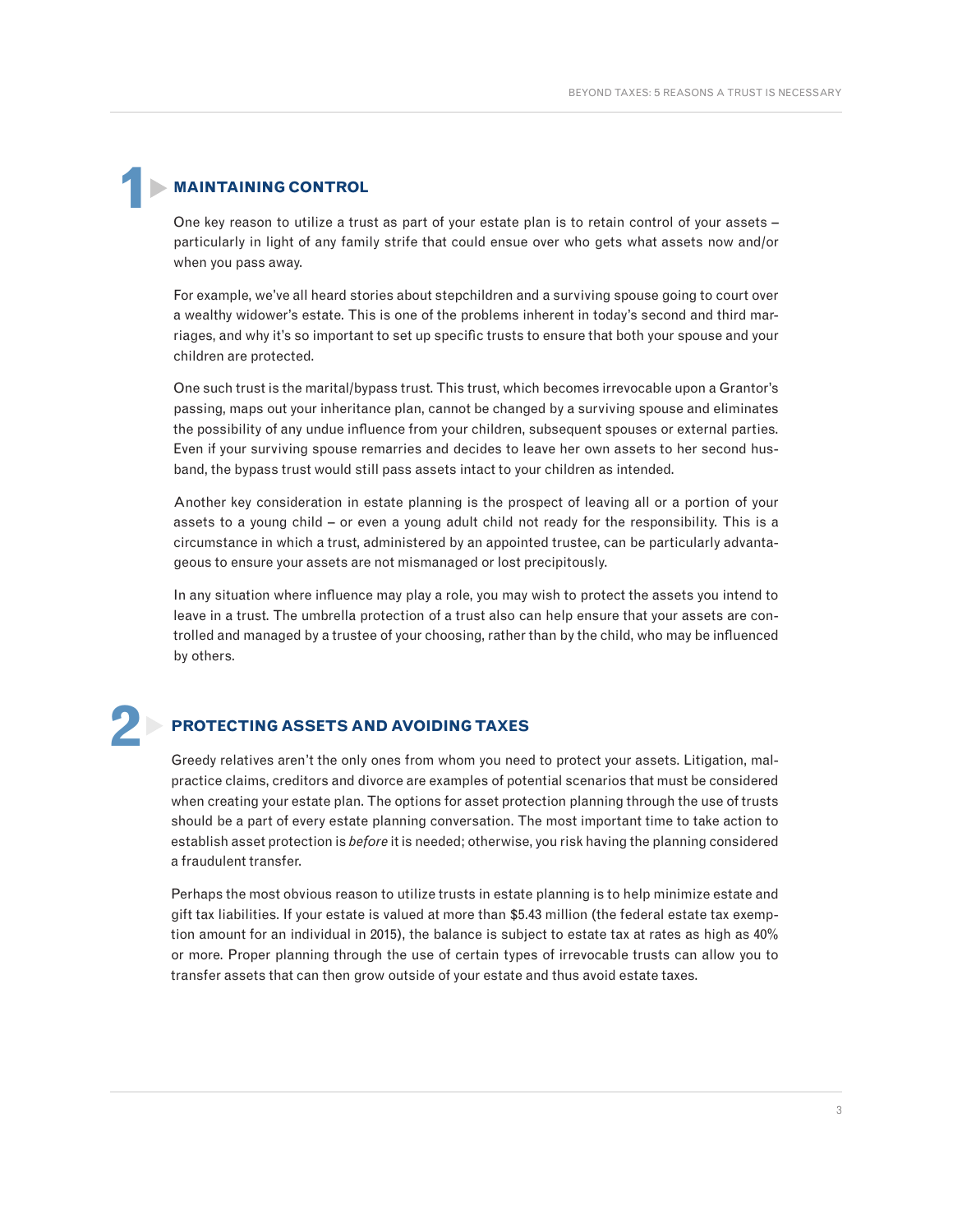A trust can help you minimize state transfer taxes as well. Some states have particularly high estate tax rates or low exemption amounts. Regardless of the size of your estate, it's important to work with an estate planner familiar with your state's laws and tax rates to determine if a trust would be an effective tool to help minimize your state estate tax liability.

A trust may be useful when planning for the eventual transfer and distribution of a retirement plan, such as an IRA or 401(k). By structuring a trust as the beneficiary of a retirement plan, you may be able to minimize the impact of individual income taxes on plan distributions, as well as plan for the ongoing management and control of these assets once you pass away.

An irrevocable trust can be an effective tool to "freeze" valuations of assets or business interests. By transferring assets to an irrevocable trust, you may be able to shelter any resulting growth from future federal and state taxes, depending on the trustee and state in which you domicile the trust.

| <b>STATES WITH ESTATE AND/OR</b><br><b>INHERITANCE TAXES IN 2014</b> |                       |                                                                                                |                               |  |  |  |  |  |  |
|----------------------------------------------------------------------|-----------------------|------------------------------------------------------------------------------------------------|-------------------------------|--|--|--|--|--|--|
| <b>State</b>                                                         | Type of<br>Tax        | <b>Exempted</b><br>Amount                                                                      | <b>Top Tax</b><br><b>Rate</b> |  |  |  |  |  |  |
| Connecticut                                                          | estate                | \$2 million                                                                                    | 12%                           |  |  |  |  |  |  |
| Delaware                                                             | estate                | \$5.34 million                                                                                 | 16%                           |  |  |  |  |  |  |
| District of Columbia                                                 | estate                | \$1 million                                                                                    | 16%                           |  |  |  |  |  |  |
| Hawaii                                                               | estate                | \$5.34 million                                                                                 | 16%                           |  |  |  |  |  |  |
| <b>Illinois</b>                                                      | estate                | \$4 million                                                                                    | 16%                           |  |  |  |  |  |  |
| Iowa                                                                 | inheritance           | \$25,000                                                                                       | 15%                           |  |  |  |  |  |  |
| Kentucky                                                             | inheritance           | up to \$1,000                                                                                  | 16%                           |  |  |  |  |  |  |
| Maine                                                                | estate                | \$2 million                                                                                    | 12%                           |  |  |  |  |  |  |
| Maryland                                                             | estate<br>inheritance | \$1 million<br>none                                                                            | 16%<br>10%                    |  |  |  |  |  |  |
| Massachusetts                                                        | estate                | \$1 million                                                                                    | 16%                           |  |  |  |  |  |  |
| Minnesota                                                            | estate                | \$1.2 million                                                                                  | 16%                           |  |  |  |  |  |  |
| Nebraska                                                             | inheritance           | up to \$40,000                                                                                 | 18%                           |  |  |  |  |  |  |
| New Jersey                                                           | estate<br>inheritance | \$675,000<br>up to \$250,000                                                                   | 16%<br>16%                    |  |  |  |  |  |  |
| New York                                                             | estate                | \$1 million<br>(prior to<br>April 1, 2014)<br>\$2,0625 million<br>(effective<br>April 1, 2014) | 16%                           |  |  |  |  |  |  |
| Oregon                                                               | estate                | \$1 million                                                                                    | 16%                           |  |  |  |  |  |  |
| Pennsylvania                                                         | inheritance           | \$3,500                                                                                        | 15%                           |  |  |  |  |  |  |
| Rhode Island                                                         | estate                | \$921,655                                                                                      | 16%                           |  |  |  |  |  |  |
| <b>Tennessee</b>                                                     | estate                | \$2 million                                                                                    | 9.5%                          |  |  |  |  |  |  |
| Vermont                                                              | estate                | \$2.75 million                                                                                 | 16%                           |  |  |  |  |  |  |
| Washington                                                           | estate                | \$2,012 million                                                                                | 20%                           |  |  |  |  |  |  |

#### **PLANNING TIP: FAMILY VACATION HOME**  $\overline{\mathbf{v}}$

When real estate prices are low and the gift tax exclusion is at a high, it could be a good time to consider gifting a family vacation home to your children. You can do so by transferring it to a qualified personal residence trust (QPRT) for a specified term of years. The present-day value of the house, appreciating at the IRS's assumed rate of investment return and based on assumed mortality rates after the term of the QPRT has expired, will constitute the taxable gift that counts toward your lifetime gift exclusion. If you are still alive when the QPRT term is up, your heirs will receive ownership without incurring gift or estate tax consequences. If you pass away before the term is up, the house will be included in your estate.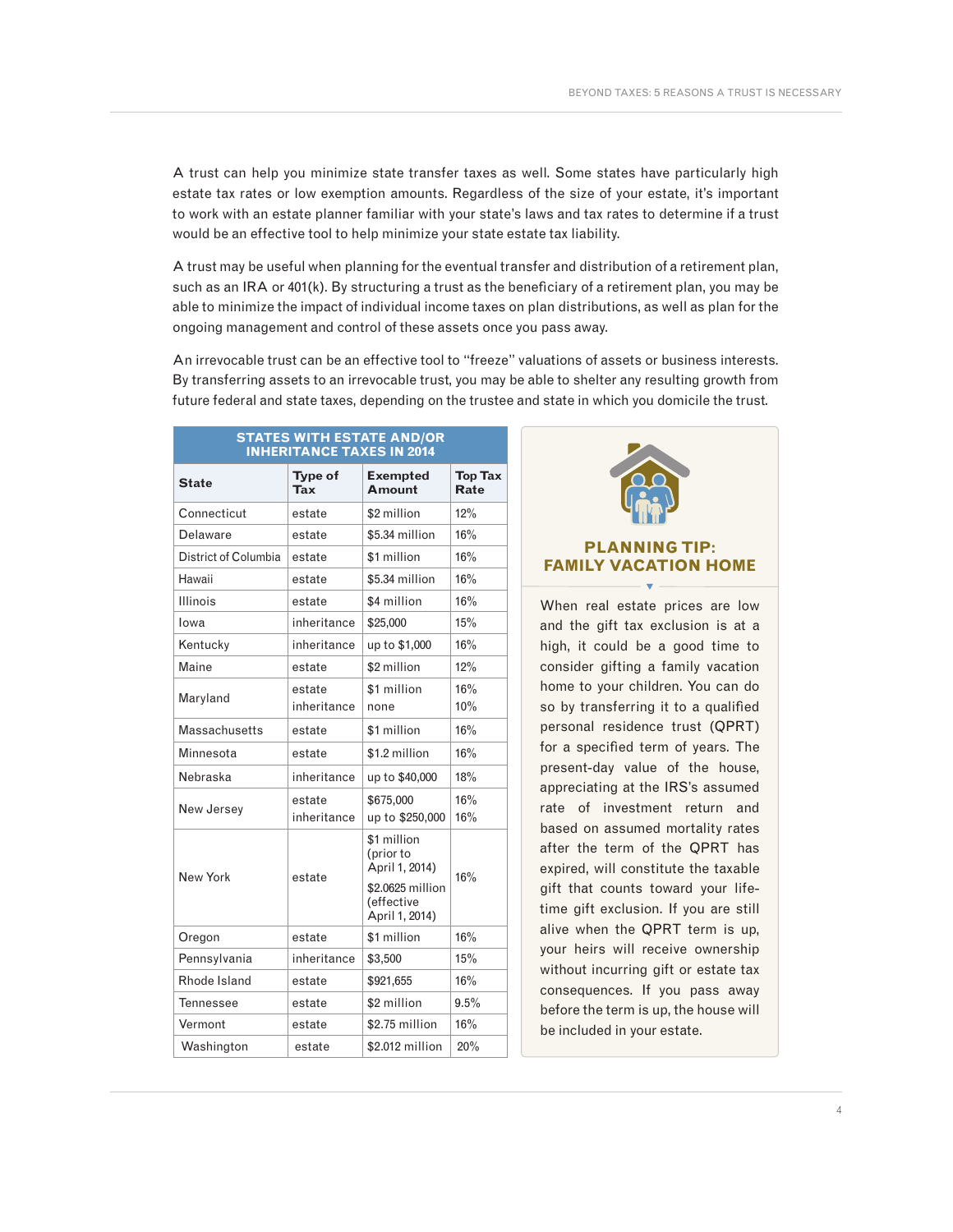**3**

#### **PLANNING FOR A DISABILITY**

Given today's longer life spans, you may wish to develop a plan for the possibility that you may experience a disability in later years that impairs your ability to manage financial affairs. This is one reason a person may transfer assets to a revocable trust and name himself as both beneficiary and trustee. The trust document would include language detailing specific criteria to establish diminished capacity, at which point your pre-appointed successor trustee would take over management of trust assets.

A special needs trust, also known as a supplemental needs trust, is designed to preserve eligibility for government benefit programs for a disabled beneficiary – such as a child. This irrevocable trust enables you to leave assets to help meet the future supplemental needs of someone with a mental or physical disability. Without such a trust, ownership of assets totaling anywhere from \$2,000 to \$5,000, depending on the disabled individual's particular situation, would disqualify that disabled beneficiary from receiving most federal needs-based assistance, such as Medicaid and Supplemental Security Income.

A special needs trust can be funded with a variety of assets, including cash, stocks, mutual funds, insurance and property. Once a trust is established for a beneficiary, the designated trustee has full discretion to distribute trust assets as he or she sees fit – with the guiding purpose of enhancing the life of the beneficiary.

Because a special needs trust is managed by a separate trustee, the beneficiary does not have any legal rights to the trust assets. This structure offers three advantages: (1) the beneficiary may qualify for government benefits, (2) the beneficiary still receives the beneficial use of his or her inheritance, and (3) trust assets are protected from lawsuits and creditors.

**DID YOU KNOW? A special needs trustee may authorize distributions from the trust for a wide variety of expenses designed to enhance the beneficiary's life, such as:**  Medical expenses not covered by government programs, such as vision or dental care, medications, durable medical equipment, therapy or home care  $\overline{\mathbf{v}}$ 

> Household items such as a television and DVDs

Vacation, hobby or entertainment expenses

Membership dues and subscriptions

Transportation expenses

Legal expenses

Insurance policies or burial expenses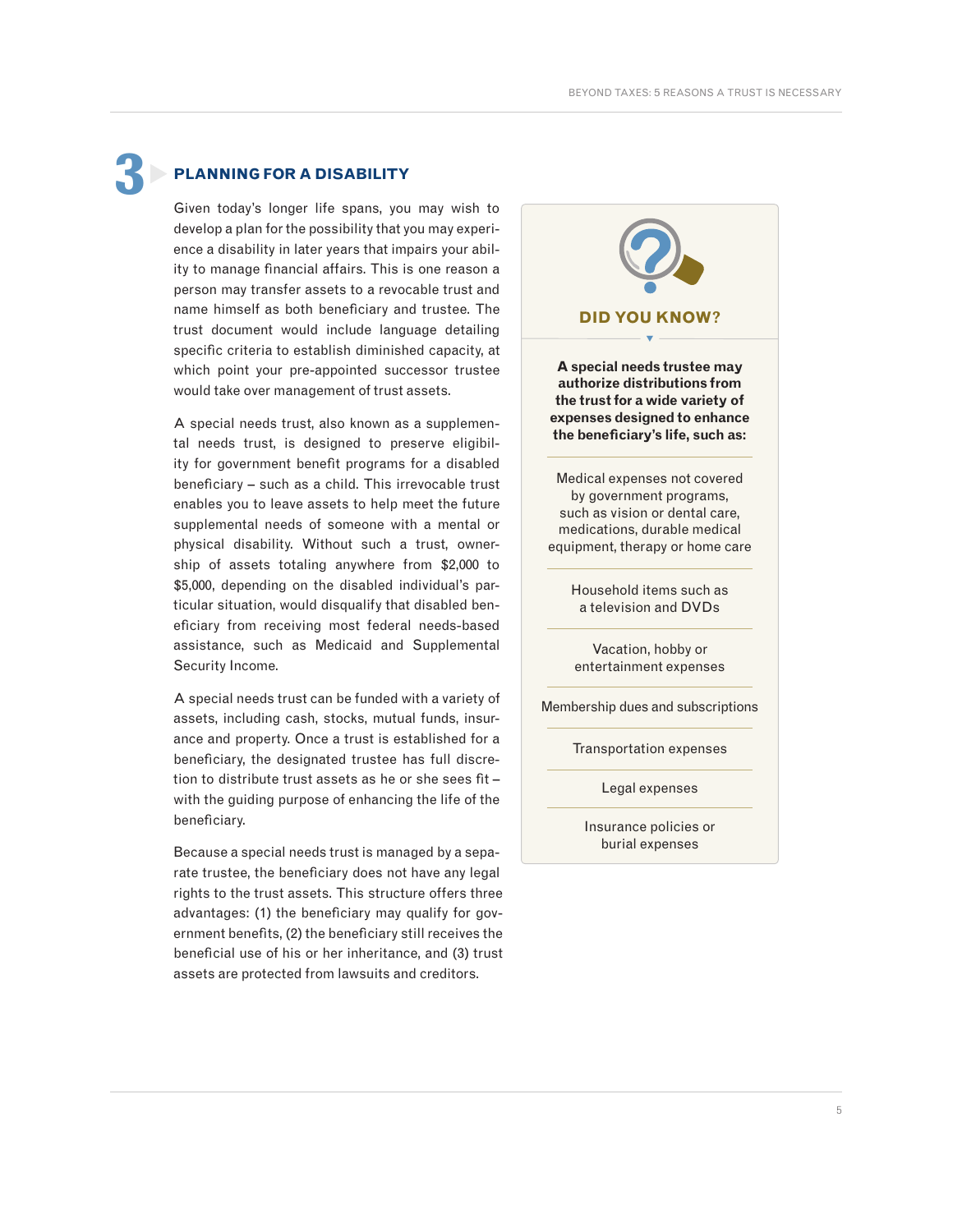## **PHILANTHROPIC GIVING 4**

Currently, you may gift up to \$14,000 (\$28,000 for couples) per year to any number of individuals without triggering gift taxes. Gifts in excess of this amount are applied against your lifetime gift tax exemption. If you utilize any lifetime gift tax exemption during your lifetime, simply put, it would conversely reduce the federal estate tax exemption available to the person making the gift by that amount.

For larger gifts, you may wish to consider using a trust to help you retain control and use of your current assets, while leaving the remaining balance for the charitable organization(s) of your choice. Another advantage for today's estate planning strategies is the current low interest rate environment, which can reduce the taxable value of transferred assets.

For example, consider establishing a charitable lead annuity trust (CLAT), which is designed to generate a larger tax deduction in a low interest rate environment. You may fund a CLAT with cash, investments and even life insurance. Over the term of the trust, the CLAT will provide a fixed annuity payment to the charitable organization of your choice, including a donor advised fund, while continuing to earn interest. At the end of the term, the remaining balance in the trust is transferred to your beneficiaries (not the charity). Due to the current low discount rate used in calculating the amount of the lead payments to the charity, your individual beneficiaries may receive a significantly higher amount at the end of the trust term. For most CLATs, you may take a one-time income tax deduction in the year the trust is funded.

While it may appear that provisions of the American Taxpayer Relief Act of 2012 have hampered tax-advantaged philanthropic strategies for some, charitable tax deductions are as viable as ever – particularly given the recently increased rate for top income brackets. Carefully consider the role of a trust to take full advantage of today's transfer strategies when planning philanthropic gifts.

#### **MAKING GIFTS DURING YOUR LIFETIME OFFERS SEVERAL ADVANTAGES**

The assets you transfer while you are still alive are removed from your estate

 $\overline{\mathbf{v}}$ 

Any future appreciation that could be earned by these assets is also removed from your estate

Any future income shifted to beneficiaries in a lower income tax bracket will enable them to keep more of the income generated

The transferred assets, and their subsequent appreciation, may be protected from potential creditors, lawsuits or divorce proceedings

Transferring assets while living allows you to ensure distribution goes according to your desires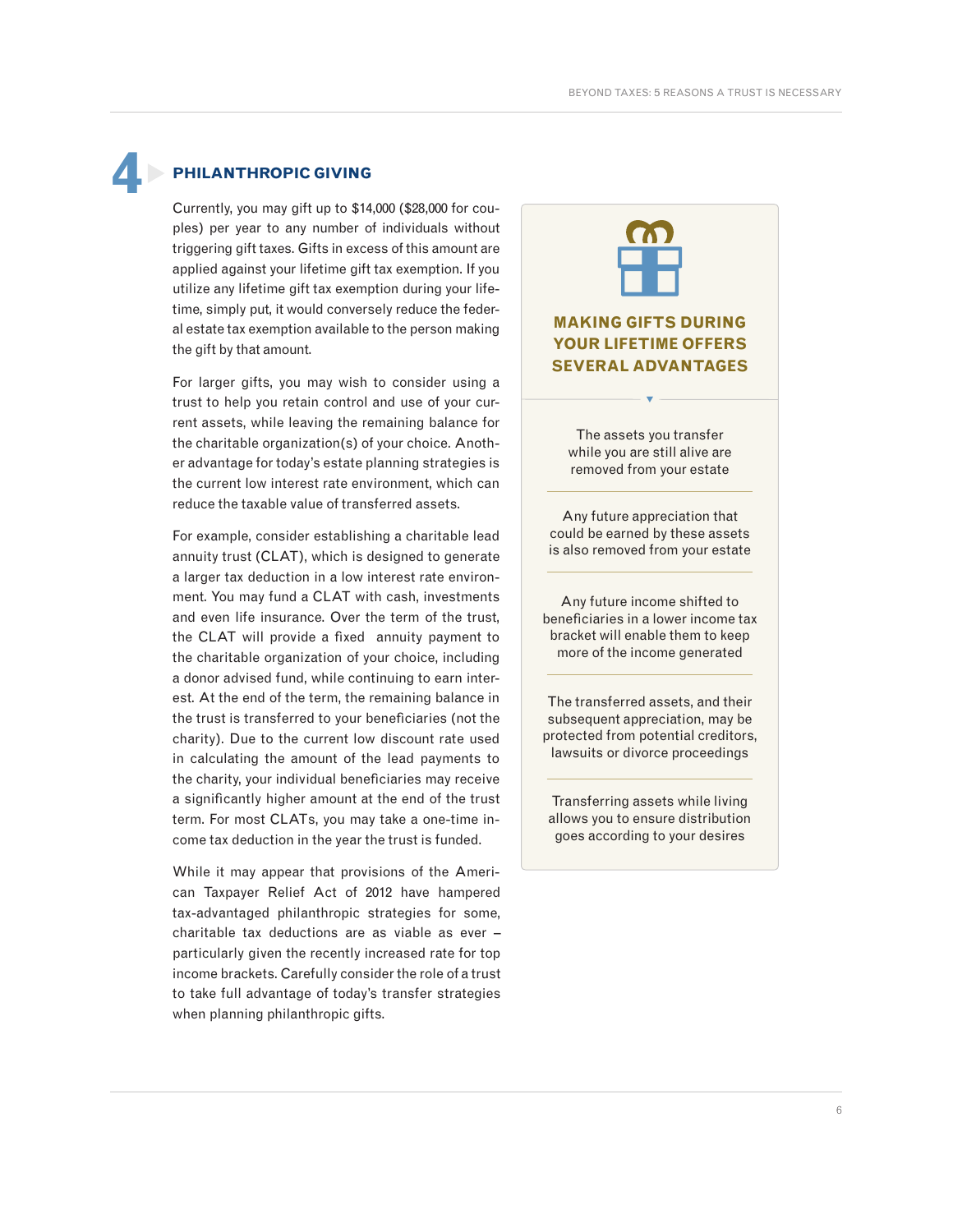## **AVOIDING PROBATE 5**

A living trust places your assets and property "in trust," which are then managed by a trustee for the benefit of your heirs. It allows you to avoid probate entirely because the property and assets are already distributed to the trust.

If you utilize a revocable living trust, also called an inter vivos trust, you may transfer ownership of some or all of your property to yourself in your capacity as trustee, so you don't give up any control over those assets. Upon your death, the successor trustee will transfer your property and assets directly to your beneficiaries. Under the umbrella of a trust, you may name the people or organizations you want to inherit your assets upon your death. You also have the right to change those choices at any time, as well as revoke the trust if you wish.

A revocable living trust is ideal for assets located in more than one state in order to eliminate the potential for multi-state probates. Given that a living trust is not subject to probate, you avoid both the costs and the delays associated with these court proceedings. It is also private, so details of your assets cannot be accessed publicly.

#### **CONCLUSION**

The exemption amounts made permanent by the American Taxpayer Relief Act help make the estate planning landscape more definitive going forward. However, there are many complexities that require the analysis and advice of an experienced advisor – particularly where the use of a trust is concerned.

In addition to tax planning, trusts can be used to help you retain control and management of assets, protect your estate, plan for a disability, maximize your philanthropic goals and avoid probate.

Work with an experienced financial advisor and trust consultant to maximize today's tax laws for your particular situation to help ensure your assets are maximized, protected and distributed as intended upon your death.



#### **WORK WITH A TRUST CONSULTANT**

*Please note, changes in tax laws or regulations may occur at any time and could substantially impact your situation. Raymond James financial advisors do not render advice on tax or legal matters. You should discuss any tax or legal matters with the appropriate professional.*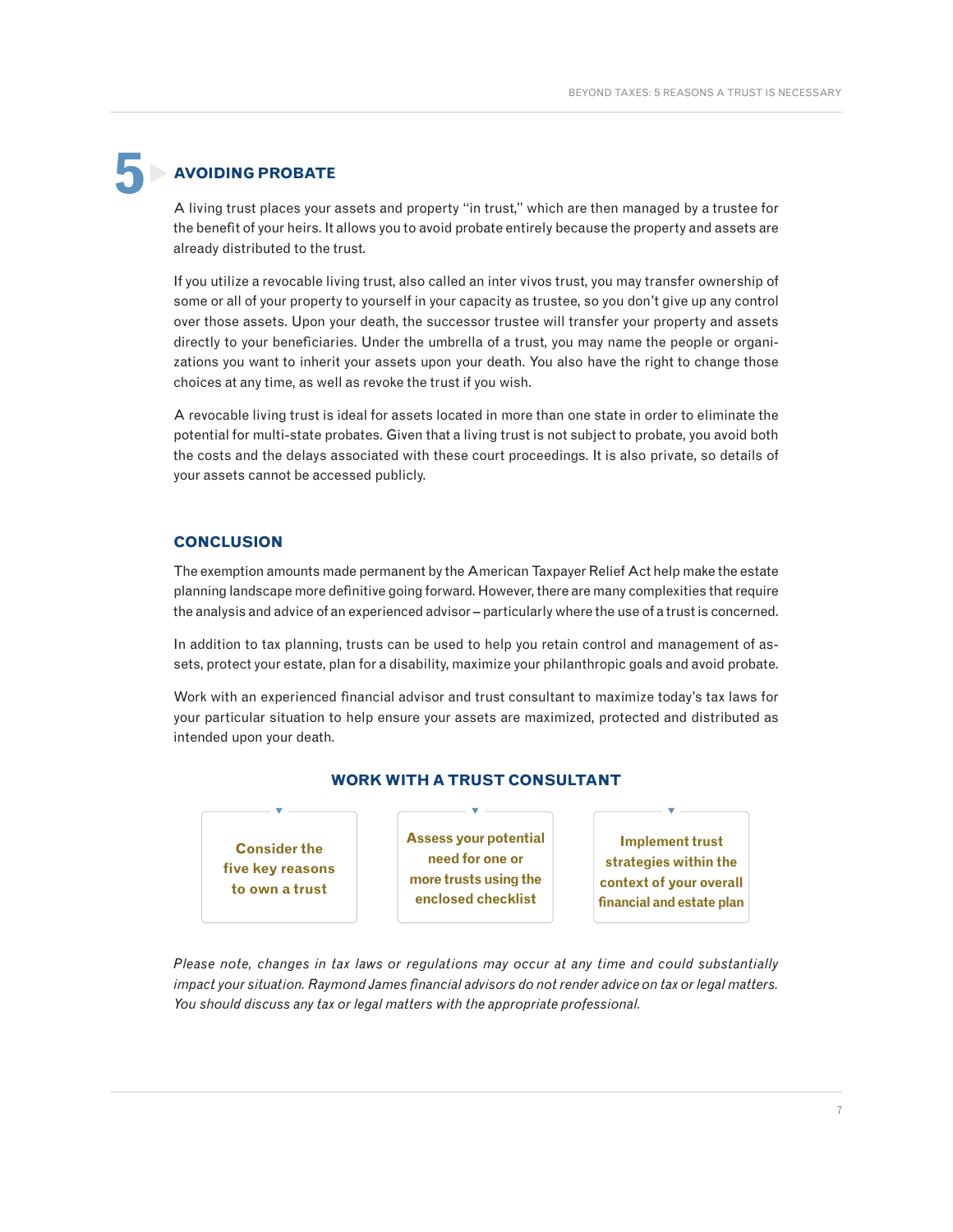

#### **ESTATE PLANNING CHECKLIST**

| Please rate the following as to how important they are to you:<br>$H =$ high concern $S =$ some concern                                                      |                         |   |  |     |
|--------------------------------------------------------------------------------------------------------------------------------------------------------------|-------------------------|---|--|-----|
| $L =$ low concern<br>$N/A$ = no concern or not applicable                                                                                                    | <b>LEVEL OF CONCERN</b> |   |  |     |
| <b>YOUR CONCERNS</b>                                                                                                                                         | н                       | S |  | N/A |
| Desire to get affairs in order and create a comprehensive plan to<br>manage affairs in case of death or disability                                           |                         |   |  |     |
| Providing for and protecting children                                                                                                                        |                         |   |  |     |
| Providing for and protecting grandchildren                                                                                                                   |                         |   |  |     |
| Disinheriting any children or descendants                                                                                                                    |                         |   |  |     |
| Providing for charities during lifetime and at the time of death                                                                                             |                         |   |  |     |
| Planning for the transfer and survival of a family business                                                                                                  |                         |   |  |     |
| Avoiding or reducing your estate taxes                                                                                                                       |                         |   |  |     |
| Avoiding probate                                                                                                                                             |                         |   |  |     |
| Reducing administrative costs at time of your death                                                                                                          |                         |   |  |     |
| Avoiding a guardianship ("living probate") in case of a disability                                                                                           |                         |   |  |     |
| Avoiding will contests or other disputes upon death                                                                                                          |                         |   |  |     |
| Protecting assets from lawsuits or creditors                                                                                                                 |                         |   |  |     |
| Preserving the privacy of affairs in case of disability or at time of death from<br>business competitors, predators, dishonest persons and curiosity seekers |                         |   |  |     |
| Plan for a child with disabilities or special needs, such as medical or<br>learning disabilities                                                             |                         |   |  |     |
| Protecting children's inheritance from the possibility of failed marriages                                                                                   |                         |   |  |     |
| Ensuring that your death shall not be unnecessarily prolonged by<br>artificial means or measures                                                             |                         |   |  |     |